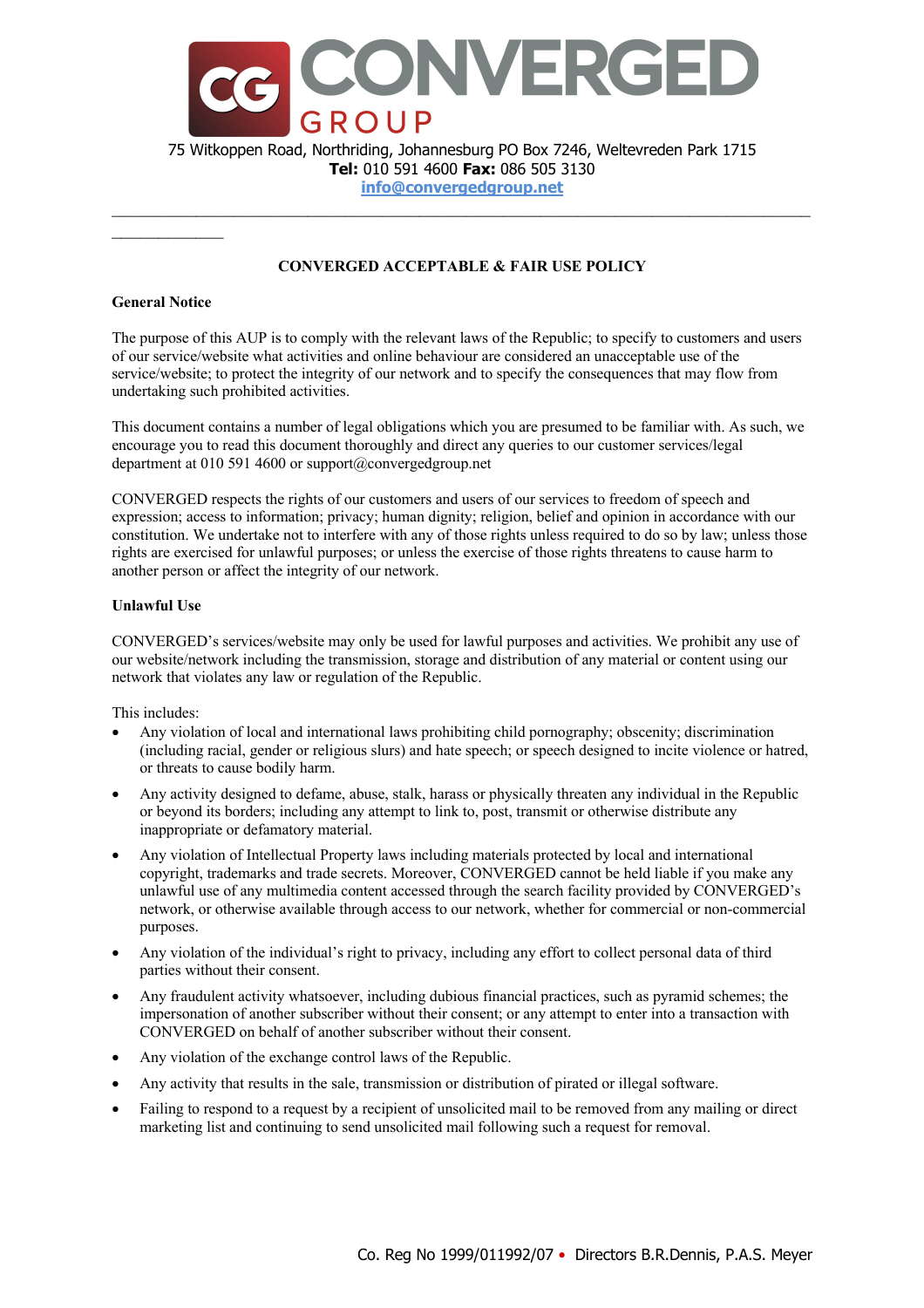

75 Witkoppen Road, Northriding, Johannesburg PO Box 7246, Weltevreden Park 1715 **Tel:** 010 591 4600 **Fax:** 086 505 3130

**info@convergedgroup.net**  $\mathcal{L}_\mathcal{L} = \mathcal{L}_\mathcal{L} = \mathcal{L}_\mathcal{L} = \mathcal{L}_\mathcal{L} = \mathcal{L}_\mathcal{L} = \mathcal{L}_\mathcal{L} = \mathcal{L}_\mathcal{L} = \mathcal{L}_\mathcal{L} = \mathcal{L}_\mathcal{L} = \mathcal{L}_\mathcal{L} = \mathcal{L}_\mathcal{L} = \mathcal{L}_\mathcal{L} = \mathcal{L}_\mathcal{L} = \mathcal{L}_\mathcal{L} = \mathcal{L}_\mathcal{L} = \mathcal{L}_\mathcal{L} = \mathcal{L}_\mathcal{L}$ 

Where any user resides outside of the Republic, permanently or temporarily, such user will be subject to the laws of the country in which s/he is currently resident, and which apply. On presentation of a legal order to do so, or under obligation through an order for mutual foreign legal assistance, CONVERGED will assist foreign law enforcement agencies (LEA) in the investigation and prosecution of a crime committed using CONVERGED's resources, including the provisioning of all personal identifiable data.

### **Prohibited Activities**

The following sections outline activities that are considered an unacceptable use of CONVERGED's services/network/website and detail the guidelines for acceptable use of certain facilities/services, as the case may be.

# **Threats to Network Security**

- Any activity which threatens the functioning, security and/or integrity of CONVERGED's network is unacceptable. This includes:
- Any efforts to attempt to gain unlawful and unauthorised access to the network or circumvent any of the security measures established by CONVERGED for this goal;
- Any effort to use CONVERGED's equipment to circumvent the user authentication or security of any host, network or account ("cracking" or "hacking");
- Forging of any TCP-IP packet header (spoofing) or any part of the header information in an email or a newsgroup posting;
- Any effort to breach or attempt to breach the security of another user or attempt to gain access to any other person's computer, software, or data without the knowledge and consent of such person;
- Any activity which threatens to disrupt the service offered by CONVERGED through "denial of service attacks"; flooding of a network, or overloading a service or any unauthorised probes ("scanning" or "nuking") of others' networks;
- Any activity which in any way threatens the security of the network by knowingly posting, transmitting, linking to or otherwise distributing any information or software which contains a virus; Trojan horse; worm, lock, mail bomb, cancelbot or other harmful, destructive or disruptive component.
- Any unauthorised monitoring of data or traffic on the network without CONVERGED's explicit, written consent.
- Any unsolicited mass mailing activity including direct marketing; spam and chain letters for commercial or other purposes, without the consent of the recipients of those mails.

### **Public Space and Third-Party Content and sites**

In reading this AUP or in signing a service contract with CONVERGED, you acknowledge that CONVERGED has no power to control the content of the information passing over the Internet and its applications, including email; chat rooms; news groups; or other similar fora, and that CONVERGED cannot be held responsible or liable, directly or indirectly, for any of the above mentioned content, in any way for any loss or damage of any kind incurred as a result of, or in connection with your use of, or reliance on, any such content.

Our services also offer access to numerous third-party webpages. You acknowledge that we exercise absolutely no control over such third-party content, or sites and in such cases, our network is merely a conduit or means of access and transmission. This includes, but is not limited to, third party content contained on or accessible through the CONVERGED network websites and web pages or sites displayed as search results or contained within a directory of links on the CONVERGED network.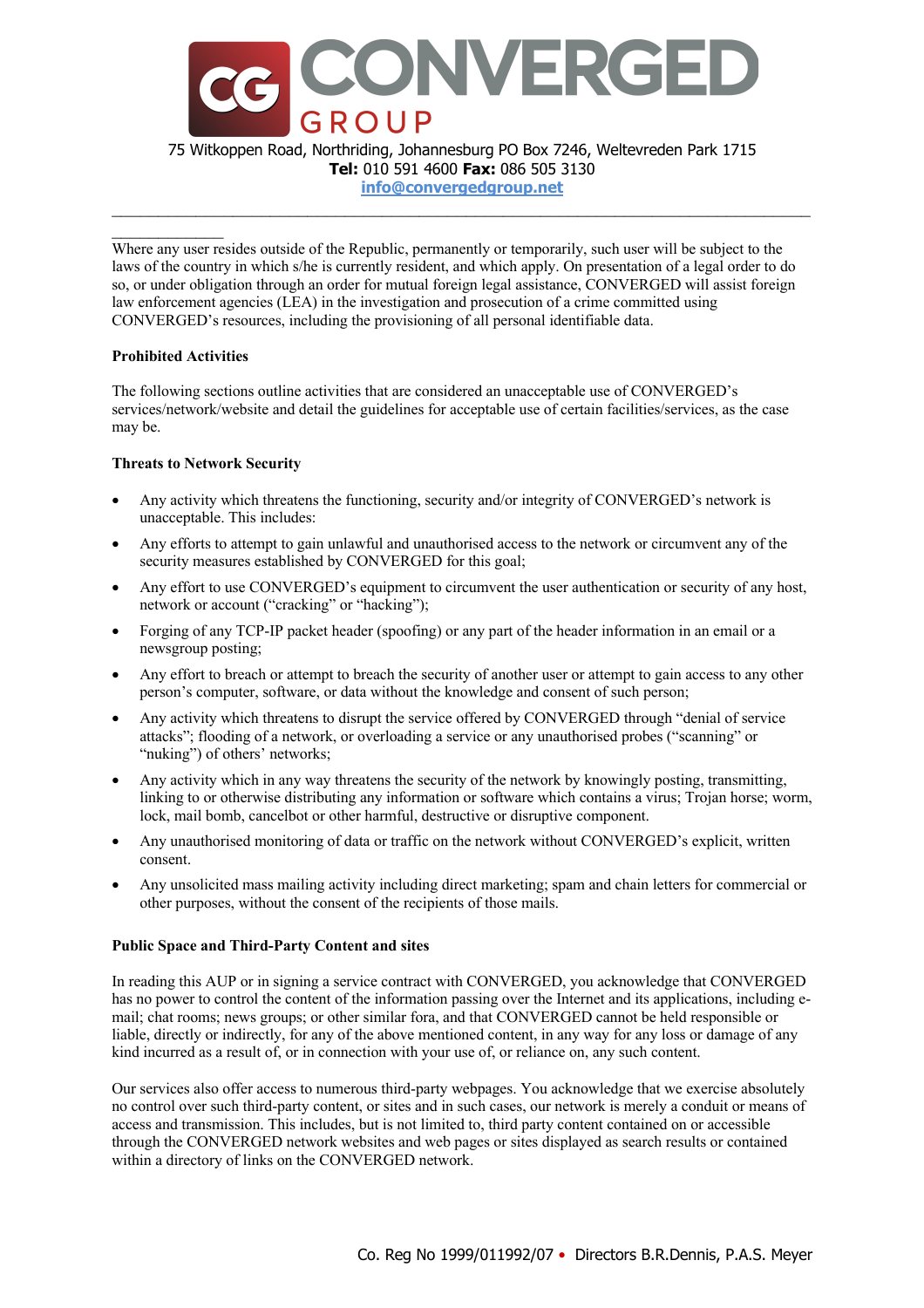

**Tel:** 010 591 4600 **Fax:** 086 505 3130

**info@convergedgroup.net**  $\mathcal{L}_\mathcal{L} = \mathcal{L}_\mathcal{L} = \mathcal{L}_\mathcal{L} = \mathcal{L}_\mathcal{L} = \mathcal{L}_\mathcal{L} = \mathcal{L}_\mathcal{L} = \mathcal{L}_\mathcal{L} = \mathcal{L}_\mathcal{L} = \mathcal{L}_\mathcal{L} = \mathcal{L}_\mathcal{L} = \mathcal{L}_\mathcal{L} = \mathcal{L}_\mathcal{L} = \mathcal{L}_\mathcal{L} = \mathcal{L}_\mathcal{L} = \mathcal{L}_\mathcal{L} = \mathcal{L}_\mathcal{L} = \mathcal{L}_\mathcal{L}$ 

It remains your responsibility to review and evaluate any such content, and that any and all risk associated with the use of, or reliance on, such content rests with you.

Access to public Internet spaces, such as bulletin boards, Usenet groups, chat rooms and moderated forums is entirely voluntary and at your own risk. CONVERGED employees do not moderate any of these services, or your communications, transmissions or use of these services. We do not undertake any responsibility for any content contained therein, or for any breaches of your right to privacy that you may experience as a result of accessing such spaces.

### **Unsolicited, Spam and Junk Mail**

Spam and unsolicited bulk mail are highly problematic practices. They affect the use and enjoyment of services by others and often compromise network security. CONVERGED will take swift and firm action against any user engaging in any of the following unacceptable practices:

- Sending unsolicited bulk mail for marketing or any other purposes (political, religious or commercial) to people who have not consented to receiving such mail;
- Operating or maintaining mailing lists without the express permission of all recipients listed;
- Failing to promptly remove from lists invalid or undeliverable addresses or addresses of unwilling recipients or a recipient who has indicated s/he wishes to be removed from such list;
- Using CONVERGED's service to collect responses from unsolicited e-mail sent from accounts on other Internet hosts or e-mail services, that violate this AUP or the AUP of any other Internet service provider;
- Including CONVERGED's name in the header or by listing an IP address that belongs to CONVERGED in any unsolicited email whether sent through CONVERGED's network or not;
- Failure to secure a customer's mail server against public relay as a protection to themselves and the broader Internet community. Public relay occurs when a mail server is accessed by a third party from another domain and utilised to deliver mails, without the authority or consent of the owner of the mail-server. Mail servers that are unsecured against public relay often become abused by unscrupulous operators for spam delivery and upon detection such delivery must be disallowed. CONVERGED reserves the right to examine users' mail servers to confirm that no mails are being sent from the mail server through public relay and the results of such checks can be made available to the user. CONVERGED also reserves the right to examine the mail servers of any users using CONVERGED's mail servers for "smarthosting" (when the user relays its mail via a CONVERGED mail server to a mail server of its own or vice-versa) or similar services at any time to ensure that the servers are properly secured against public relay. All relay checks will be done in strict accordance with CONVERGED's privacy policy.

CONVERGED provides a spam and virus filtering system to protect customers from unsolicited mail and viruses. The customer acknowledges that this system might incorrectly identify a valid message as spam or as a virus and consequently this message might not be delivered to the customer.

The customer acknowledges and agrees that CONVERGED shall without limitation have no responsibility for, or liability in respect of any data lost as a result of this system.

CONVERGED reserves the right to examine incoming or outgoing mail to the extent necessary to determine if it is classified as spam.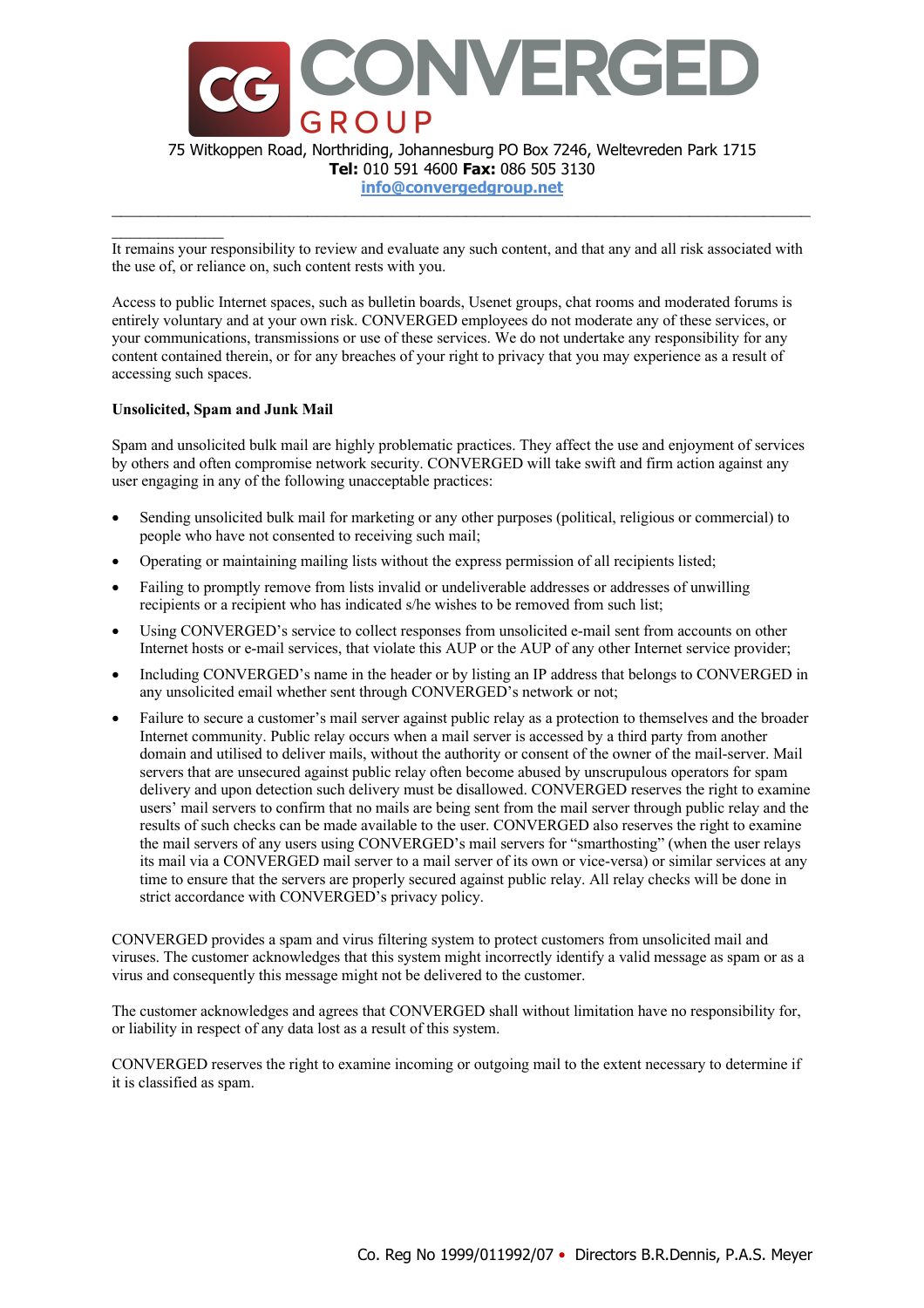

**Tel:** 010 591 4600 **Fax:** 086 505 3130

**info@convergedgroup.net**  $\mathcal{L}_\mathcal{L} = \mathcal{L}_\mathcal{L} = \mathcal{L}_\mathcal{L} = \mathcal{L}_\mathcal{L} = \mathcal{L}_\mathcal{L} = \mathcal{L}_\mathcal{L} = \mathcal{L}_\mathcal{L} = \mathcal{L}_\mathcal{L} = \mathcal{L}_\mathcal{L} = \mathcal{L}_\mathcal{L} = \mathcal{L}_\mathcal{L} = \mathcal{L}_\mathcal{L} = \mathcal{L}_\mathcal{L} = \mathcal{L}_\mathcal{L} = \mathcal{L}_\mathcal{L} = \mathcal{L}_\mathcal{L} = \mathcal{L}_\mathcal{L}$ 

### **Protection of Minors**

CONVERGED prohibits customers from using CONVERGED's service to harm or attempt to harm a minor, including, but not limited to, by hosting, possessing, disseminating, distributing or transmitting material that is unlawful, including child pornography.

# **Privacy and Confidentiality**

CONVERGED respects the privacy and confidentiality of our customers and users of our service. Please review our privacy policy which details how we collect and use personal information gathered in the course of operating this service.

# **User Responsibilities**

Customers are responsible for any misuse of CONVERGED's services that occurs through the customer's account. It is the customer's responsibility to ensure that unauthorised persons do not gain access to or misuse CONVERGED's service.

CONVERGED urges customers not to reply to unsolicited mail or "spam", not to click on any suggested links provided in the unsolicited mail. Doing so remains the sole responsibility of the customer and CONVERGED cannot be held liable for the Customer being placed on any bulk mailing lists as a result.

Where the customer has authorised a minor to use any of the CONVERGED's services or access its websites, you accept that as the parent/legal guardian of that minor, you are fully responsible for: the online conduct of such minor; controlling the minor's access to and use of any services or websites; and the consequences of any misuse by the minor, including but not limited to transactions entered into by the minor using such access.

CONVERGED cannot be held liable for any business dealings you have with any third parties on the Internet, including any vendors, or advertisers found on, or through, the CONVERGED network. Further, CONVERGED assumes no responsibility whatsoever for any charges you or any user of your account incurs when making purchases or other transactions in this manner. Further, the responsibility for ensuring compliance with all applicable customs and exchange control laws in connection with any such transactions shall be the customer's.

### **Uncapped Fair Usage Policy**

To ensure the quality and availability of our Internet services CONVERGED has implemented a sophisticated method of ensuring fair usage on all uncapped Internet products. CONVERGED makes use of bandwidth throttling to slow down Internet speeds where a customer's behaviour is determined to be affecting the user experience of other customers on CONVERGED's network.

Customer behaviour which may cause an Internet service to be throttled includes using bandwidth intensive protocols such as peer-to-peer or performing unattended downloads of large files. Throttling may also occur when a customer downloads at near 100% of the line capacity for approximately 3 hours. The throttling is then automatically removed after the excessive usage has stopped for a similar period of time.

In the event of such customer behaviour being detected, CONVERGED reserves the right to terminate the account of a customer whose usage is continuously affecting CONVERGED's network.

It is the responsibility of the customer to ensure they have the appropriate package for their type of use. Business Premium products are not throttled.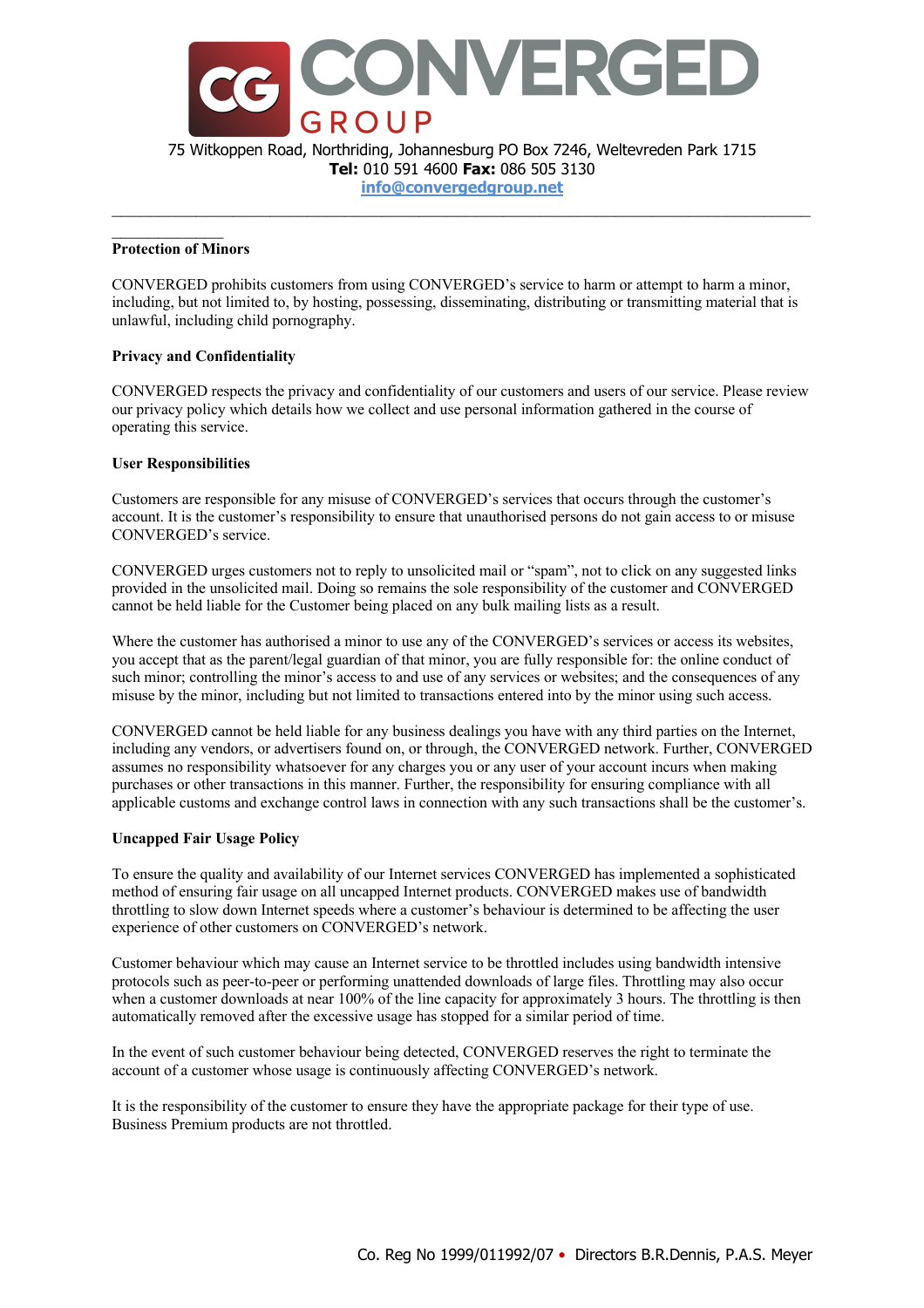

75 Witkoppen Road, Northriding, Johannesburg PO Box 7246, Weltevreden Park 1715 **Tel:** 010 591 4600 **Fax:** 086 505 3130

**info@convergedgroup.net**  $\mathcal{L}_\mathcal{L} = \mathcal{L}_\mathcal{L} = \mathcal{L}_\mathcal{L} = \mathcal{L}_\mathcal{L} = \mathcal{L}_\mathcal{L} = \mathcal{L}_\mathcal{L} = \mathcal{L}_\mathcal{L} = \mathcal{L}_\mathcal{L} = \mathcal{L}_\mathcal{L} = \mathcal{L}_\mathcal{L} = \mathcal{L}_\mathcal{L} = \mathcal{L}_\mathcal{L} = \mathcal{L}_\mathcal{L} = \mathcal{L}_\mathcal{L} = \mathcal{L}_\mathcal{L} = \mathcal{L}_\mathcal{L} = \mathcal{L}_\mathcal{L}$ 

### **ISPA membership and Code of Conduct**

CONVERGED confirms that in compliance with section 72 of the Electronic Communications and Transactions Act 25 of 2002, CONVERGED is a member of the Internet Service Providers' Association (ISPA) and has adopted and implemented the association's official Code of Conduct, which can be viewed at http://www.ispa.org.za/code.

# **Notice and Take-down Procedures**

CONVERGED confirms that it has a procedure in place for the notice and take-down of illegal material. In compliance with section 77 of the Electronic Communications and Transactions Act (No. 25 of 2002)

CONVERGED's designated agent for this process is the Internet Service Providers' Association. ISPA can be reached at 010 500 1200 or takedown@ispa.org.za. The notice and take-down procedure can be viewed at http://www.ispa.org.za/code.

Customers are also notified of the content and procedures of the ISPA Code of Conduct which may be used against any Internet service provider who fails to comply with the code of conduct. We urge you to familiarise yourselves with this code.

# **Complaints and procedures**

It is the customer's responsibility to familiarise himself or herself with the procedure set out below and report any cases of violation of this AUP to CONVERGED's designated complaints handling agent.

Please note that CONVERGED cannot handle complaints concerning networks or users that do not have service contracts with us or our affiliates or are outside of our control.

In order for CONVERGED to thoroughly investigate the complaint and take appropriate action, all complaints must be in writing, via fax or e-mail and contain as much information as possible, including, but not limited to:

- The origin of abuse or offence, including the website, full mail headers, relevant logfile extracts etc;
- Any contact details for the source of the complaint;
- A brief explanation why the incident is considered to be an offence.

CONVERGED discourages anonymous complaints being made via this service and urges complainants to supply their name and contact details to us. Such information will not be released, except where required by law enforcement. Anonymous complaints will however be acted upon as long as sufficient detail as outlined above is supplied.

### **Action following breach of the AUP**

Upon receipt of a complaint, or having become aware of an incident, CONVERGED may take any of the following steps:

- In the case of a network, inform the user's network administrator of the incident and request the network administrator or network owner to deal address the incident in terms of this AUP and the ISPA Code of Conduct;
- In severe cases suspend access of the user's entire network until abuse can be prevented by appropriate means;
- In the case of individual users, warn the user; suspend the user's account and/or revoke or cancel the user's network access privileges completely;
- In all cases, charge the offending parties for administrative costs as well as for machine and human time lost due to the incident;